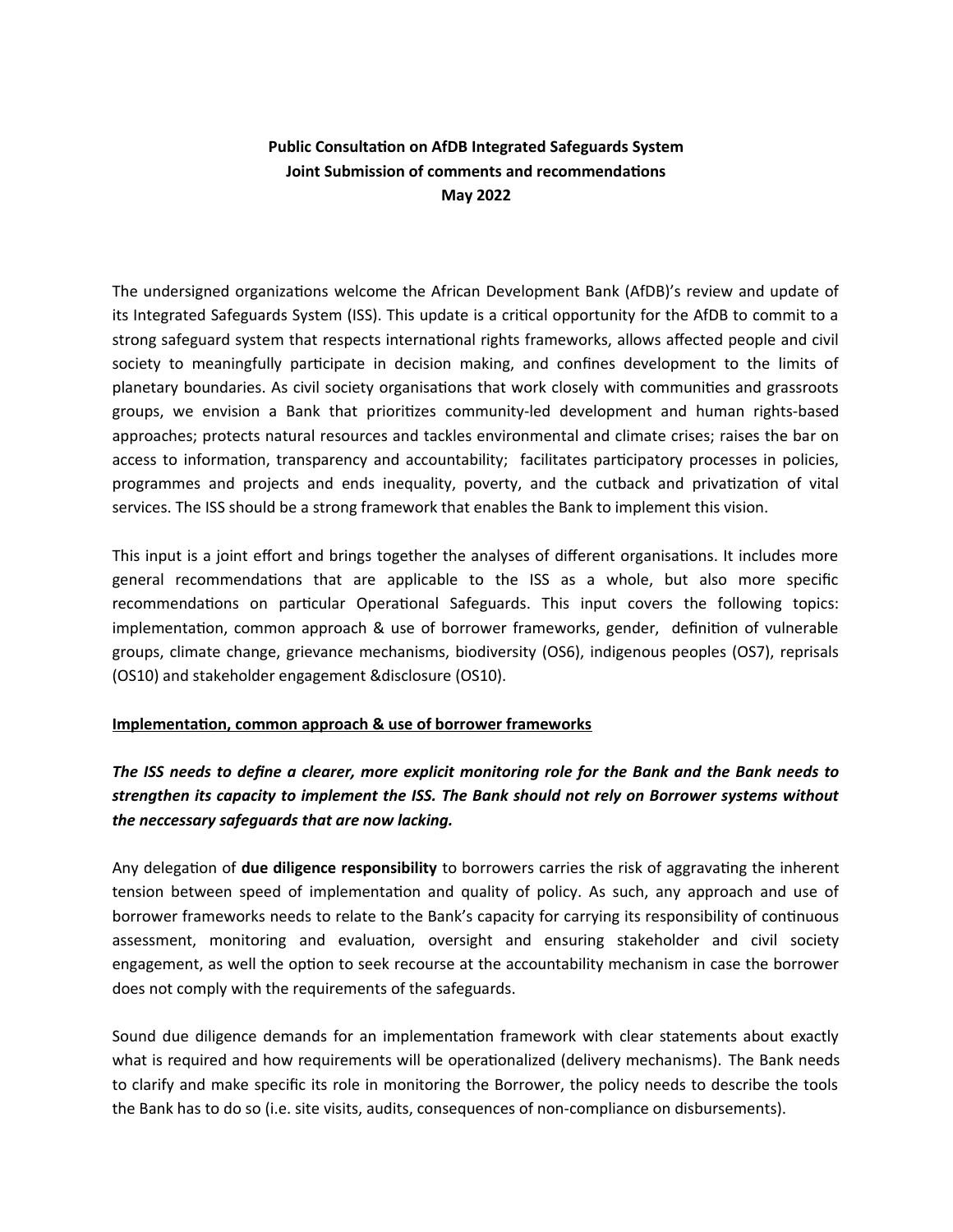Also, the draft updated ISS represents a significant increase for the AfDB in terms of necessary due diligence, Borrower support, and supervision requirements. We are concerned that without considering the additional budget and capacity necessary to implement the updated ISS in conjunction with the draft, any advances in the new policy will not be realized at the project level, and dangerous compliance gaps will be perpetuated.

In addition we call on the AfDB to reflect all our recommendations on the Policy into its Procedures, Operational Manuals, technical guidances to ensure proper implementation. We are disappointed and concerned that the ProceduresOperationl Manuals are not subject to this public consultation, despite them being a crucial element linking the Policy and Standards.

To strenghten the *The African Development Bank Group's Environmental and Social Policy (ESP)* we have the following recommendations:

- Reinforce the Policy so that it is clear that contractual clauses enshrine the standards in all bank operations, enabling for suspension of contracts as well if the standards are not implemented. This is currently absent from the Policy.
- Sound due diligence demands for an implementation framework with clear statements about exactly what is required and how requirements will be operationalized (delivery mechanisms). The Bank needs to clarify and make specific its role in monitoring the Borrower, the policy needs to describe the tools the Bank has to do so (i.e. site visits, audits, consequences of noncompliance on disbursements).
- (risk categorization:) All impacts must be clearly categorized with respect to their severity: Scrutiny of environmental and social impacts can improve project returns. At the World Bank Group and Asian Development Bank, risky projects with the greater scrutiny of Category A have delivered superior project outcomes. But increasingly, fewer projects are being designated as Category A. This does not necessarily reflect fewer investments in high-risk projects, but could rather reflect an increased tendency to downplay potential risks. Therefore, it remains extremely important to ensure robust scrutiny for projects labeled Category B and C, as well.
- The policy states that use of all, or part, of the Borrower's E&S Framework will be agreed between the Bank and the Borrower. If so, it is no longer clear prior to appraisal and Board approval which due diligence requirements are mandatory or instead negotiable. The draft policy seems to allow for greater discretion on the part of the Bank, regarding which information will be disclosed and when. For vulnerable citizens and for the Accountability Mechanism of the Bank it will be harder to identify clear instances of non-compliance .
- The Bank should not solely rely on information provided by the Borrower, instead, the Bank needs to establish its own lines of communication and information gathering with other knowledge-holders and stakeholders such as community groups, civil society organisations, knowledge institutions and religious institutions.
- Stakeholder engagement, risks assessment and assuring compliance should both be required **upfront** to inform board appraisal and approval, and improve development relevance and prevent adverse impacts, but also **throughout** the implementation process and at the **end of the cycle** to adapt to changing circumstances. Management of adverse impact during implementation does not mean less requirement at the front end. To ensure learning, monitoring and independent evaluation of effectiveness is key.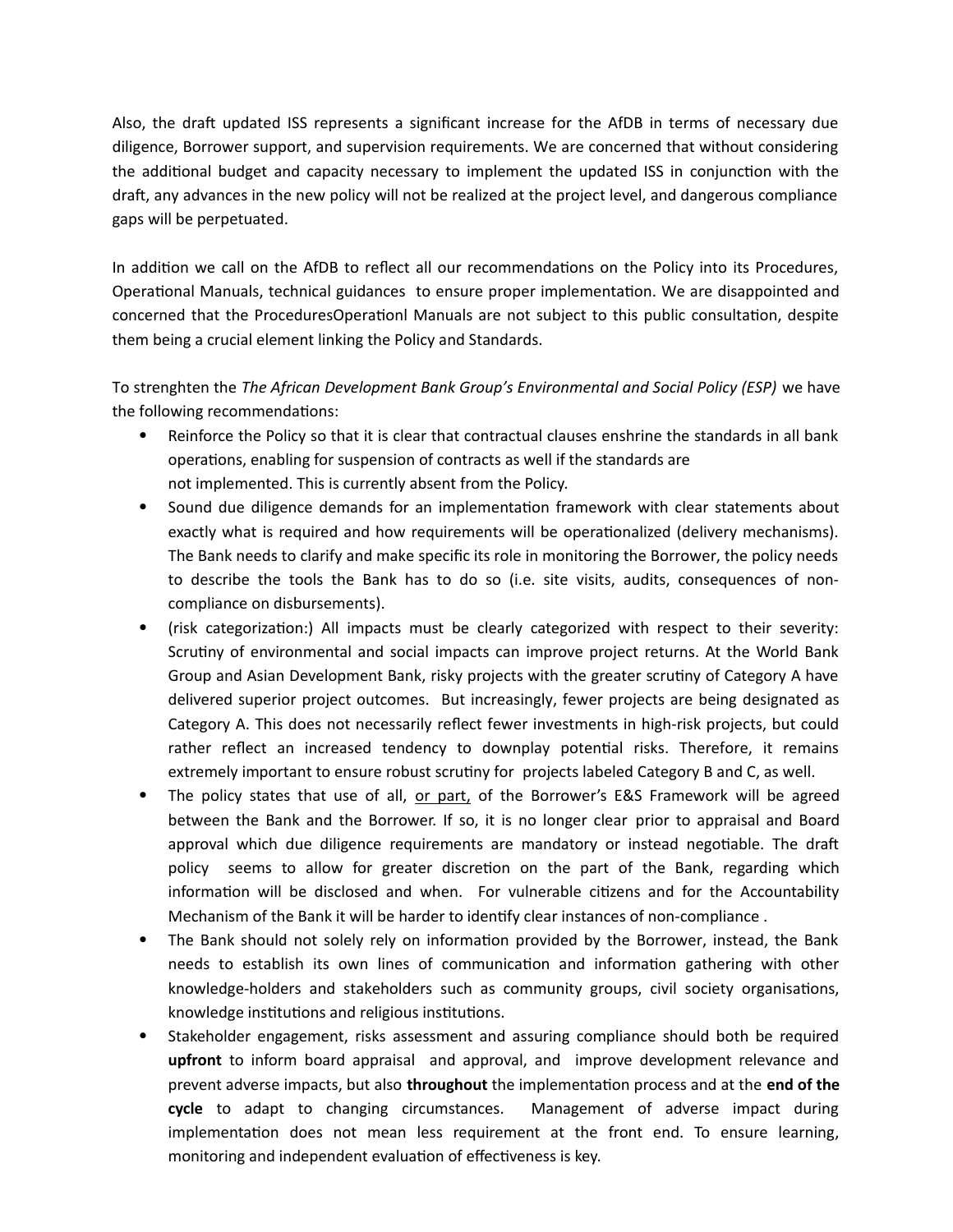- Adaptive management**"** contradicts upfront requirements in prevailing Environmental Impact Assessment policies that demand EAs to be closely integrated with the economic, financial, institutional, social and technical analyses of a proposed project, and it undermines a fully informed decision making at the time of Board approval.
- The AfDB has to clearly demonstrate that borrowers provide the same level of environmental and social protections. There has to be a requirement included for the full disclosure of an 'equivalence-testing'. Also, "borrowers system" equivalency testing has to take into account actual implementation/track record and not only look at overarching legislation (in other words, it should go beyond a paper exercise)
- The Bank needs to use clear and explicit language for its responsibilities as laid out in the ESP and explain what it means with general terms such as proportionate, appropriate, etc.
- The Bank should be very clear on when a waiver would apply. The conditions that could apply to a waiver should be specified, an analysis and request by Borrower should be public, and a waiver should be able to be applied only to sections of the policy and never when it means rights can be violated.

#### **Gender**

## *Througout the ISS differentiation on gender should be made, including recommendations to require gender experts to be included in projects with social impacts.*

- **par 2, d,** of the Policy states that the Bank will carry out engagement and meaningful consultation with stakeholders, in particular affected communities. A differentiation here of women in the definition of affected people is important.
- Also in **par 3 b, and par 20** of the Policy language on gender that includes requirements for the consideration of gender in terms of project impact and risk assessment is strongly preferred.
- The Bank must consider gender dimensions of the environmental impacts and risks and develop specific measures to mitigate the environmental impacts and risks to women.
- The Bank must recognize gender as an essential determinant of social outcome, and it is recommended to have a requirement for gender experts for project implementation in place.

### **Defini tion of vulnerable groups (overall, specifically also OS7)**

# *The updated ISS should take an integrated, systematic, and consistent approach to the inclusion of marginalized groups, including persons with disabilities and children.*

While the specific references to persons with disabilities and children in the updated ISS draft are welcome, we are concerned about the fact that the draft includes different definitions for the terms "vulnerable," "vulnerable groups," and "disadvantaged or vulnerable," and these definitions are not consistent across the ISS. We urge the AfDB to adopt a single, consistent definition across the ISS. The definition should specifically include persons with disabilities and children.

#### **Climate Change**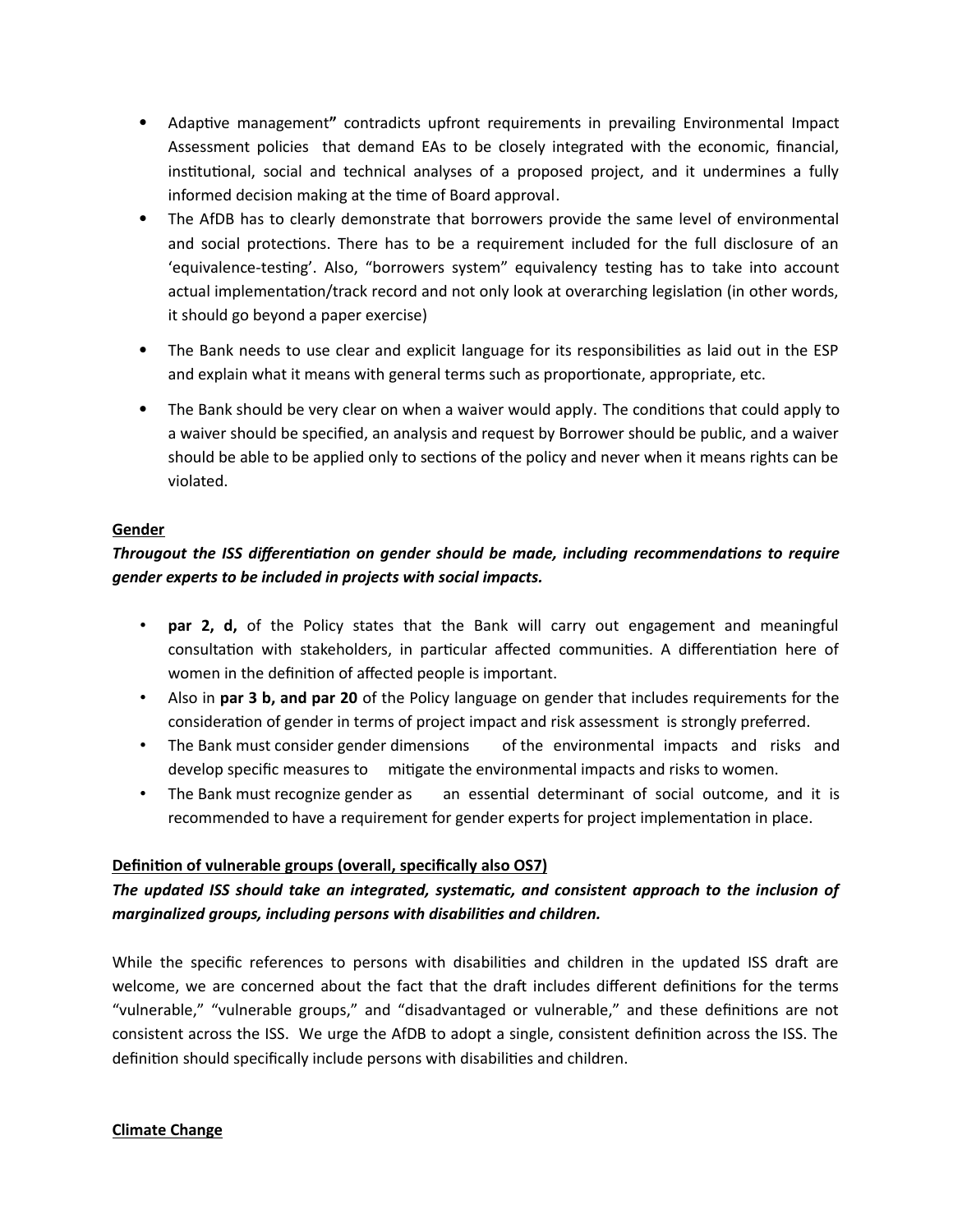*We urge the AfDB to clarify that international conventions for pollution prevention and control to be applied must include the UN Framework Convention on Climate Change and that the AfDB definition of "greenhouse gasses" is that of the UNFCCC. Similarly, the OSs should mandate consistency with the objectives and requirements of the Paris Climate Agreement (2015), Glasgow Climate Pact (2021), and regional member countries' most recent Nationally Determined Contributions under the UNFCCC.* 

To strengthen the draft, we recommend the following:

- The exclusion list in OS1, Annex 4 [Environmental And Social Exclusion List as Complementary to the Bank Group's Negative List] should be expanded to prohibit, *inter alia*, direct or indirect financing of, or support for, 1) fossil fuel-fired power stations or coal mining for use in coalfired power stations, 2) upstream oil and gas, that is, exploration of oil and natural gas fields, and drilling and operating wells to produce oil and natural gas, 3) industrial livestock/concentrated animal feeding operations or other unsustainable agricultural practices; 4) deforestation<sup>[1](#page-3-1)</sup>; 5) unsustainable biofuel production; and 6) large dams on free-flowing rivers, or any dams that do not meet World Commission on Dams (WCD) guidelines as set forth in WCD's final report.
- <span id="page-3-0"></span>• The social cost of carbon should be incorporated in determining projects' financial feasibility.
- Scopes 1, 2, and 3 should be included in calculating gross GHG emissions resulting from the project.
- The climate change assessment process should be strengthened, consistent with BIC's prior safeguards recommendations, to provide for a robust, strategic assessment of mitigation and adaptation risks and opportunities, and follow-up actions.

#### **Grievance mechanism**

*The ISS should be consistent with the IRM Framework and ensure that well- functioning grievance mechanisms are made available for workers. The Bank should monitor the effectiveness and outcomes of project-level grievance mechanisms.*

IRM and project level:

- As described in IFC Guidance Note paragraph 59 "The worker should have the right to be accompanied and/or represented by a colleague or official of a trade union at that meeting if they so choose."
- Grievance handling procedures should use joint labour-management committees or a neutral third party, avoiding grievances being handled unilaterally by a single manager or department.

#### IRM

<span id="page-3-1"></span> Correct all references to the IRM to accurately describe its mandate and functions. Where the current draft ISS describes the IRM, it omits the mechanism's key role of facilitating remedy. The final ISS should include the IRM's full mandate as stated in its Operating Rules and Procedures (ORPs), para 3..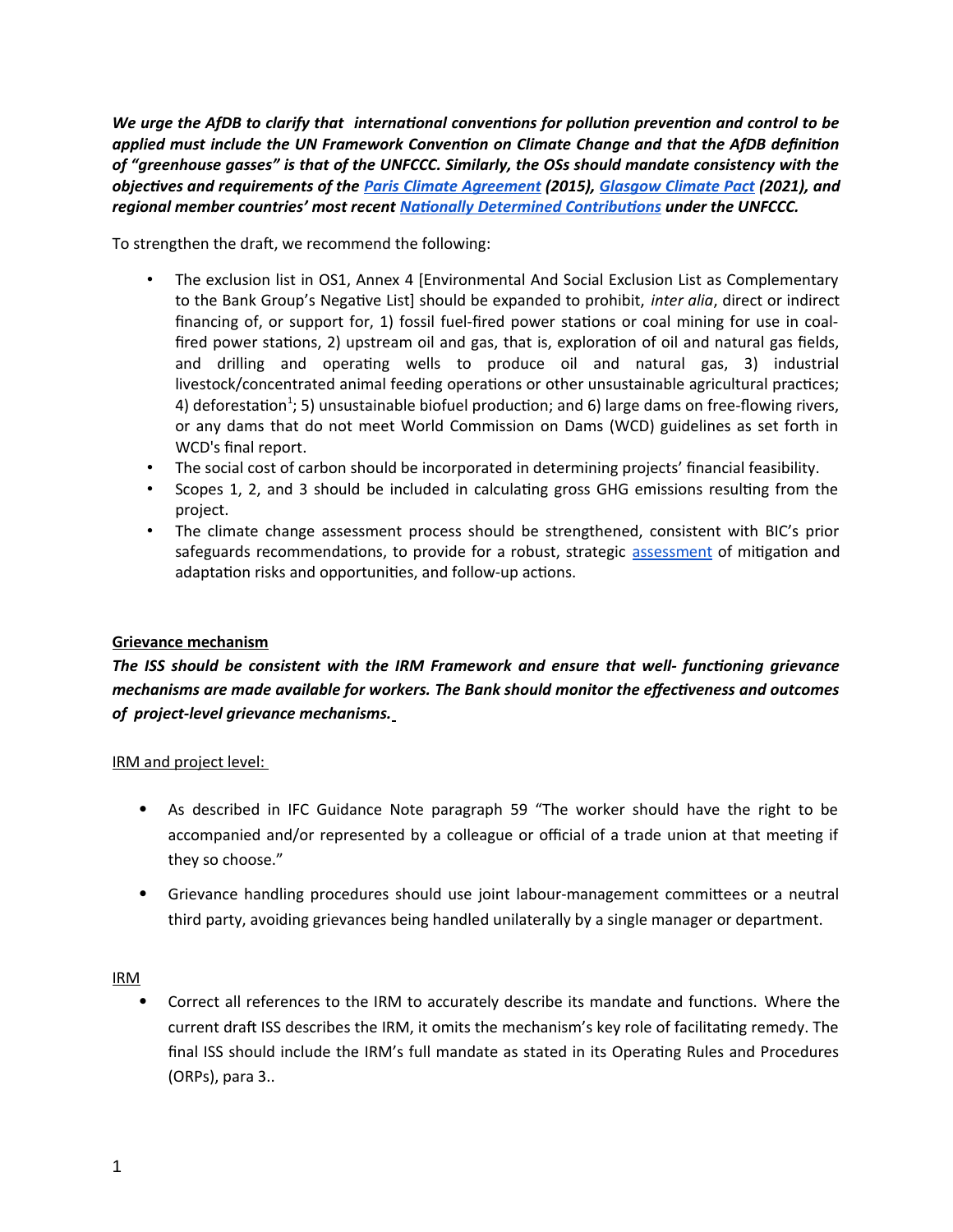- The IRM performs three essential functions: compliance review, problem solving, and advisory. However, the draft ISS fails to mention problem solving and advisory, creating the misconception that IRM's only role is to evaluate Bank compliance with its own policies. The final ISS should describe each of the IRM's functions as defined in the ORPs.
- The ISS should clarify that the requirement in paras. 72-73 for complainants to first approach the Bank before approaching the IRM can be waived in cases where this engagement would be "futile or potentially harmful to the complainants." ORPs, para 16(c). Additionally, the ISS should clarify that the complainant has the option to approach either the Bank and/or the Borrower/Client before approaching the IRM and that engagement with the Bank is not required if the complainant has already approached the Borrower/Client.
- Strengthen information disclosure and information about the IRM for communities and clients. Include in the ISS the client disclosure provision from the new ORPs (para 4) requiring AfDB clients and sub-clients to inform project-affected people about the availability of the IRM. Loan agreements should refer to the possibility of IRM investigations when there is a compliance review, and the ISS should publicly enshrine this requirement.
- The ISS should enable remedy in accordance with the UN Guiding Principles on Business and Human Rights (UNGPs).The ISS should revise the mitigation hierarchy to state that Bank operations should seek to avoid, mitigate, and *remedy* adverse impacts of its operations, clarifying that a range of potential remedial measures besides compensation may be necessary to make project-affected people whole when negative impacts are unavoidable. These other measures include restitution, satisfaction, rehabilitation, and guarantees of non-repetition. As a part of this ISS review, the AfDB should commit to developing a remedy fund to ensure that resources are available to provide timely and effective remedy. If the new ISS fails to address provision of remedy for project-affected people, it will risk falling behind best practice at peer institutions such as the IFC, which is currently developing a remedy framework for its operations.

#### Project-level mechanisms:

 The project-level grievance mechanism shouldn't remain the sole responsibility of the borrower; the ISS should govern this mechanism to guarantee its application at the local levels. The ISS should clarify the terms between the AfDB and the Borrowers in order to establish this mechanism.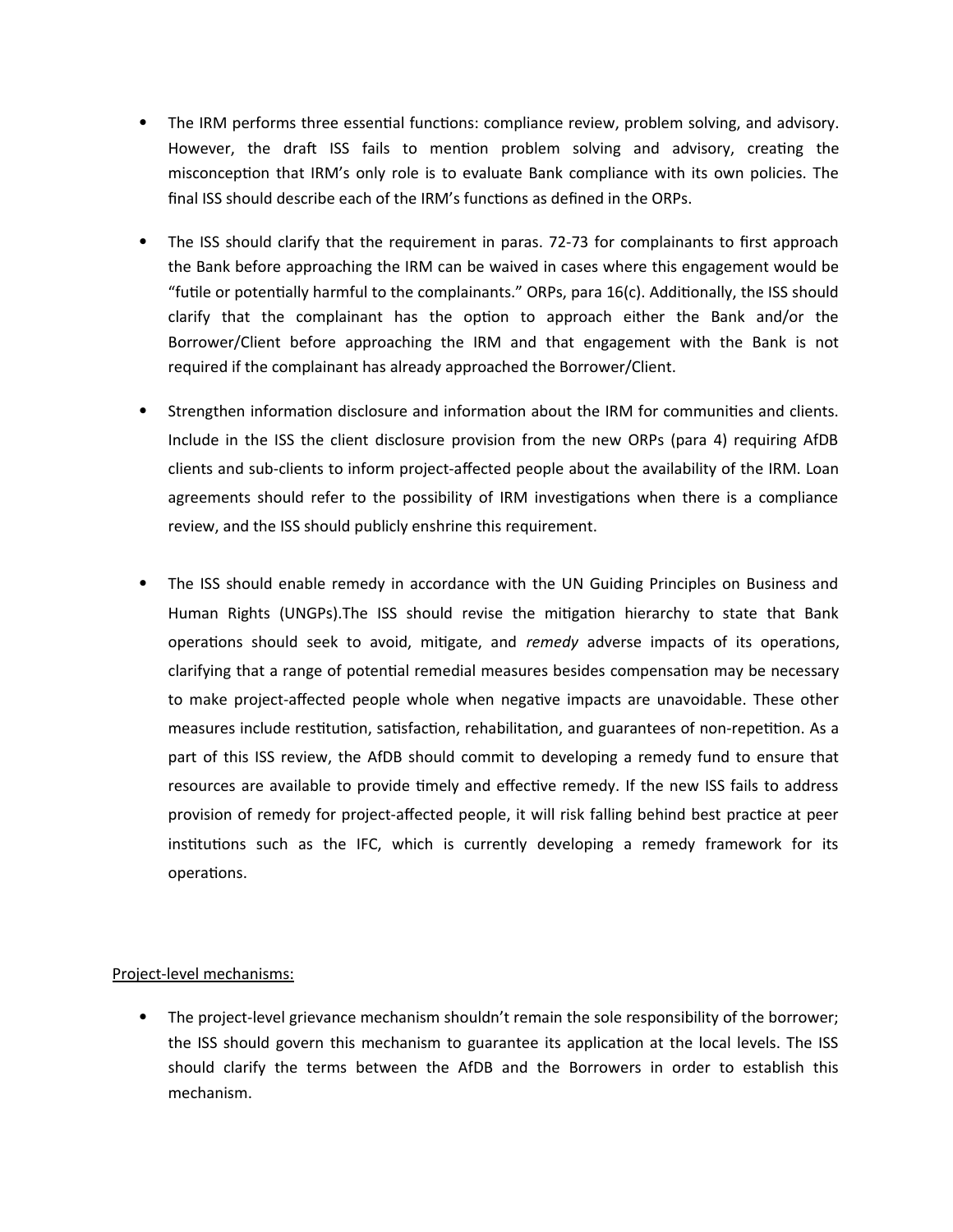- Prior to project appraisal, the mechanism should be disclosed to local communities in the most accessible formats and languages, including illiterate people, people with disabilities, and other underprivileged groups.
- Prior to project appraisal, the borrower should hold outreach activities to inform local communities about the project grievance mechanism and how to access and use it.
- Affected people may face different forms of retaliation risks, including jail sentences for raising their concerns about a project. The grievance mechanism should ensure the legal and physical safety of affected people in order to channel their feedback and concerns.
- The AfDB is advised to ensure that this mechanism is managed by independent personnel with no ties to the project to be more independent.
- The ISS should explicitly require the Borrower to provide multiple accessible means for stakeholders to access and use this mechanism (i.e., email address, phone number, SMS).
- Concerning grievance mechanisms: all communities should always, at all times, have direct access to an overarching grievance mechanism, no matter what local mechanisms are available. Always allow direct access to the IRM regardless of whether there is a local mechanism available.

### **Labour rights (OS 2)**

- We urge the Bank to drop the new category of community workers. This category exacerbates risks for some of the most vulnerable groups of workers, creates loopholes that undermine the safeguard, and complicates monitoring in situations that are already difficult to track. Situations including public works and small-scale local labour mobilization can be adequately handled by the direct and contracted project worker categories.
- The definition of core functions is overly narrow, and the 2013 standard rightly choose not to use this language. This provision limits application to contractors and suppliers to those that produce goods or provide services "essential for a specific project activity without which the project, activities or other initiatives cannot continue". This could allow borrowers to argue that particular good or service is non-essential to the technical completion of the project. Suppliers or contractors should only be excluded from the safeguard if the procurement by the borrower is of a very small size.
- protections should apply regardless of the legal status of a migrant worker. Otherwise, undocumented or other irregular status can be used to coerce, intimidate, and otherwise violate the rights of migrant workers. Additionally, this footnote does not further explain the kinds of situations where a worker may not readily fit into the categories.
- Written employment contracts in the language of the workforce are best practice to ensure respect for rights and avoid informal employment relationships on projects, in addition to being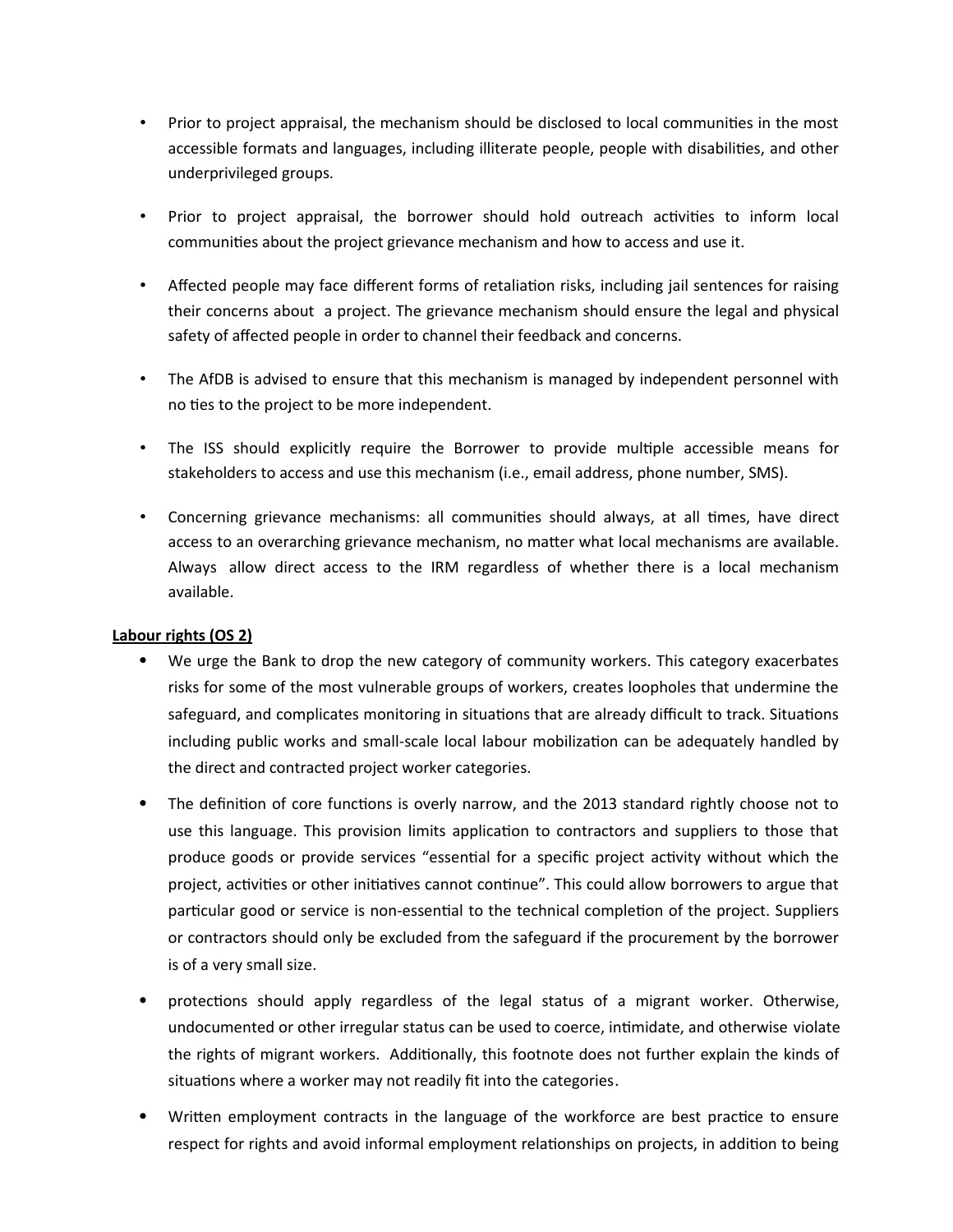required by law in many countries. This can and should coexist with additional communication on terms and conditions of employment, especially for workers who may have limited literacy. In such cases, terms and conditions should at least provide the core elements of decent work as defined by the ILO including fair income, social protection, and security in the workplace.

- European Bank for Reconstruction and Development (EBRD) and IDB require that "The client will inform workers that they have the right to elect workers' representatives, form or join workers' organisations of their choosing and engage in collective bargaining, in accordance with national law." This practical step is an important part of ensuring implementation of freedom of association and collective bargaining, which in practice are routinely violated.
- Worker representatives in each work area that act as focal points for OHS are a key tool alongside joint labour-management committees. Both should be democratically elected by their co-workers and have adequate mandates. Substantive and open worker involvement is essential to a safe workplace. The evidence is also clear evidence that this reduces accidents and injuries and improves workers' health.
- Worker in the supply chain deserve, at minimum, protection in all areas of the core labour standards. We urge the Bank to add non-discrimination and equal opportunity, freedom of association, and collective bargaining to the coverage of the section on primary supply workers.

#### **Biodiversity (OS 6)**

**While the ISS's treatment of habitat & biodiversity conservation and sustainable management of living natural resources has a number of positive elements and is consistent with the World Bank's ESS6, there remain gaps that should be addressed, given development pressures**. **OS 6 needs to be more specific in its definitions, first and foremost on Critical Habitats.** 

To strengthen the draft, we recommend the following:

- Requirements as drafted for primary suppliers of natural resource commodities are insufficiently binding to stop financing of [buyers of] primary suppliers engaged in significant conversion or degradation of natural or critical habitats. Primary suppliers of unsustainable sourced commodities need to be clearly excluded. For such suppliers, Borrower must either change suppliers or AfDB financing should be withheld.
- The definition of "critical habitat" should be expanded to include 1) areas recognized by international biodiversity-relevant conventions and agreements 2) IUCN Designated Areas (Categories IA – VI) and 3) protected or at-risk marine or coastland ecosystems, including mangrove forests, wetlands, reef systems.
- For assessment of risks and impacts, OS6 should enumerate areas of biodiversity importance that may be affected by AfDB projects. We propose using the eight areas listed in the Banks and Biodiversity No Go Policy.
- Clients should in no circumstances be allowed to carry out operations that negatively impact forests in critical habitat, proposed or legally designated protected areas or designated protected area buffer zones.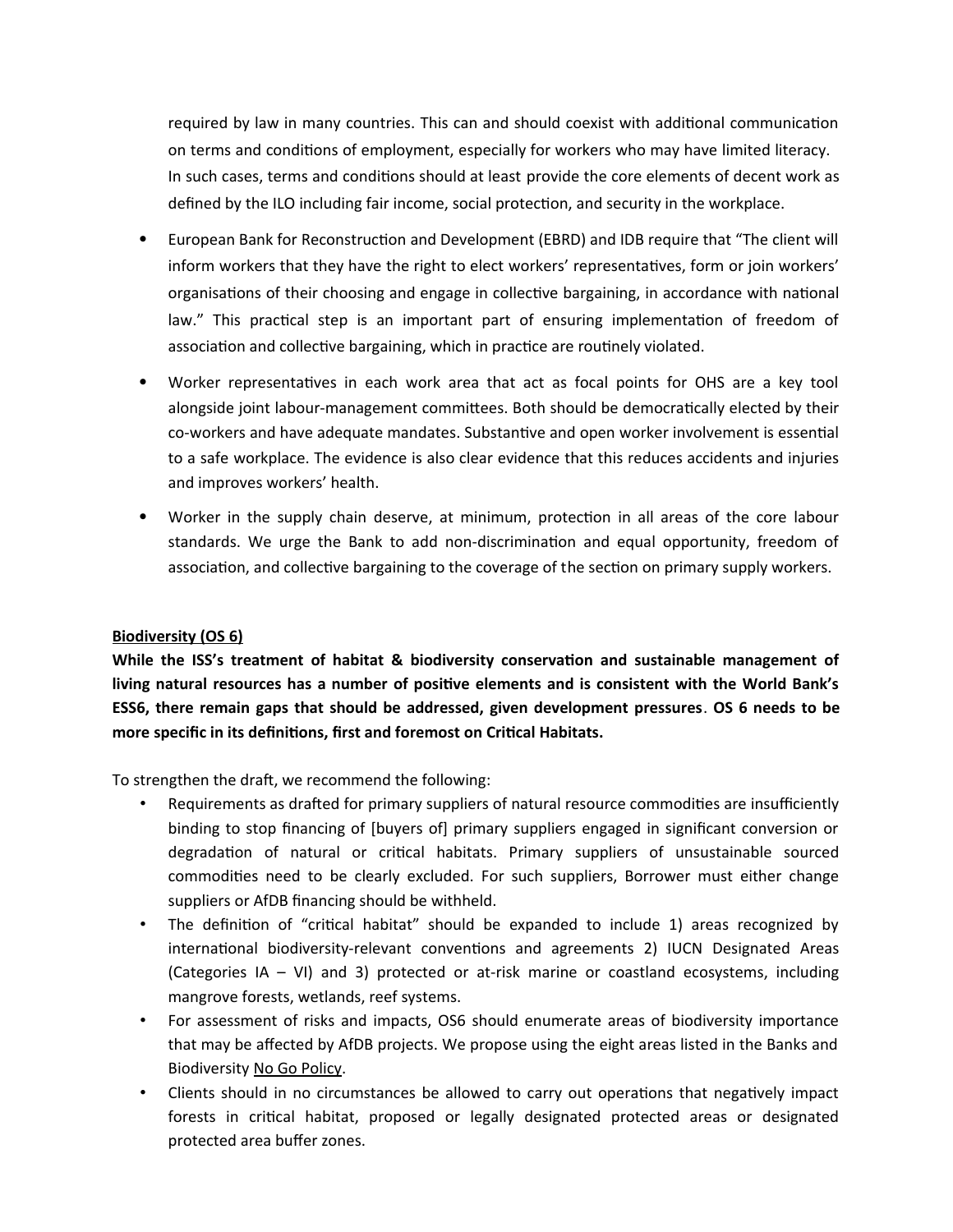- The scope of OS6 should specifically address all projects that impact local and indigenous communities, and the natural resources upon which they depend. Considerations for forestdependent communities should be incorporated in OS 6. Language found elsewhere in the Safeguards Framework does not overcome this dilution.
- Primary forests, well-developed secondary forests and sites of major environmental, social or cultural significance (habitat of critical importance to communities**)** need to be considered as habitat that should be conserved. Such areas shall not be replaced by tree plantations or other land uses.
- Offsets should not be considered for environmentally harmful activities in areas designated as critical habitat, primary forests, well-developed secondary forests and, or sites of major environmental, social or cultural significance.
- When forested areas which may have been logged a decade or so ago and which still retain reasonable biodiversity and are inhabited by human communities (indigenous and nonindigenous) and which are critical for community survival, are targeted as "offset" areas, the local communities may be subject to substantial levels of violence, threats, and curtailment of rights. Plans for the use of forest of any kind must not involve the eviction or resettlement of forest-dependent peoples nor the curtailment of their ownership, access or use rights.
- The Bank should redefine 'forest' to distinguish between natural forests and plantations, consistent with FAO, CBD. This distinction would assure that conversion from natural forest to plantation is recognized as habitat destruction that is subject to safeguards.
- OS6 should specify that Sustainable Management of Living Natural Resources involves maintaining ecosystem integrity and ecosystem services.
- Projects involving industrial-scale commercial forest harvesting operations should be (additionally) required to adhere to national law and relevant conventions (e.g. CITES), and avoid deforestation or degradation of primary tropical forest.

### **Indigenous people (OS 7)**

# *Instead of including indigenous peoples into a vulnerable groups policy, the Bank should adopt a stand-alone indigenous peoples policy.*

This would be in agreement with the UN OHCHR position as it was issued at the 2014 World Bank safeguards review. The OHCHR states that Securing Indigenous peoples consent or agreement should be the objective of all consultation processes. (conform ILO c 169, art. 6.1 a, UNDRIP, art 19, 32). The Bank also should affirm its commitment not to finance any project that would lead to the physical relocation of indigenous peoples.

The lack of legal recognition and the lack of disaggregated data are (already) contributing to the invisibility of indigenous peoples, compounding the discrimination they face. Indigenous women and girls face additional forms of discrimination. They are three times more likely to experience sexual violence compared to non-indigenous women (source: OHCHR).

The threats to which indigenous peoples are permanently exposed can only be addressed in the policy with a stand-alone Operational Safeguard. Indigenous Peoples development plans must be prepared for projects that affect Indigenous Peoples significantly. The Policy has to ensure that interventions affecting Indigenous Peoples are consistent with their needs and aspirations, compatible in substance and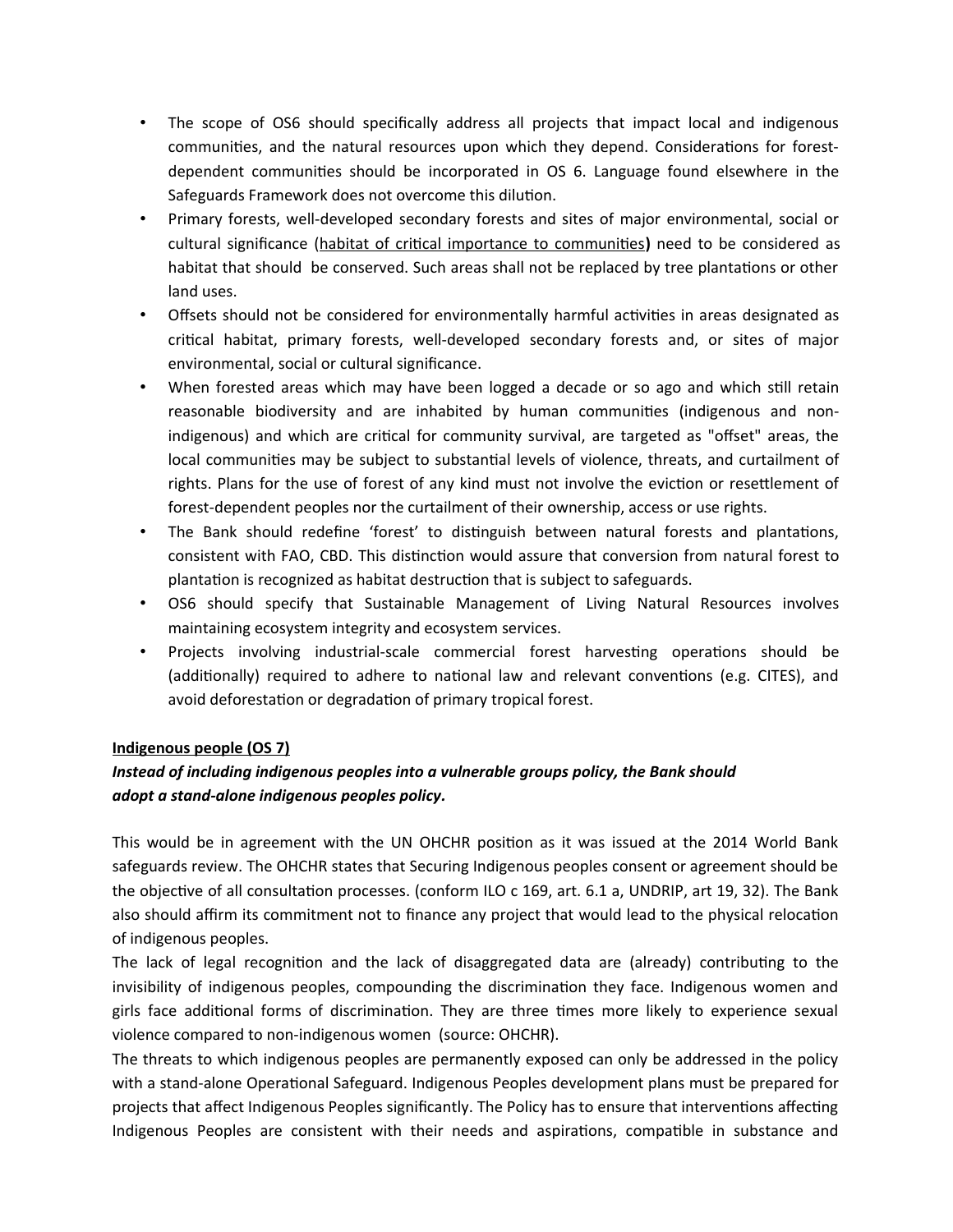structure with their culture and social institutions, and conceived, planned and implemented with the informed participation of affected communities.

An umbrella policy for vulnerable groups confuses the rights that distinct groups enjoy, lowering the standard of protection for all groups, especially for indigenous peoples.

The Draft E&S Operational Safeguard 7 fails to address, in an adequate and complete manner, key due diligence procedures and safeguard measures. Besides including a stand-alone indigenous peoples policy, we recommend that the AfDB includes the following:

- The ISS should respect collective land ownership by prohibiting individual land titling for indigenous territories. It also falls short in prohibiting financial support to projects aimed at individual titling of collectively held indigenous lands thus disintegrating communities.
- The ISS should include the right of Indigenous Peoples to Free, Prior, and Informed Consent (FPIC). It now falls short in requiring that due process of law guarantees govern all consultation proceedings and respect traditional decision-making processes.
- $\bullet$

### **Reprisals (general, OS 10):**

**The draft ISS update fails to look at how reprisals may pose a risk to AfDB activities more generally rather than just stakeholder engagement and labour. The ISS also, beyond recognising the issue about reprisals, expresses little about measures the AfDB should take to address reprisals.**

Specific recommendations:

- The AfDB's commitment to protect project stakeholders from reprisals should clearly state the Bank's zero tolerance for reprisals.
- We welcome the ISS mentioning of conducting contextual risk assesments. We do recommend that it is clarified when these assesments should be done.
- The Bank's environmental and social due diligence should include screening for contextual risks that would increase risk of reprisals, and reprisal risk should factor into project risk classification.
- For projects where an initial screening identifies high reprisal risk factors, the Bank should conduct, or require the borrower to engage a third party specialist to conduct, a full Contextual Risk Assessment, including consultation with potentially affected stakeholders, as part of the environmental and social assessment.
- The Staff Directive on reprisals should include preventative measures that should be used for projects where reprisal risks are identified, and should lay out a protocol for responding to reprisals. The Directive should be consulted with experts.
- Stakeholder Engagement Plans and consultations should reiterate and reinforce the AfDB's and the Borrower's commitments to prevent reprisals against project stakeholders.Ensure its definition of reprisals it will not tolerate covers any reprisals that may impact its stakeholders as well as its activities,

 $\bullet$ 

### **Stakeholder engagement and disclosure (OS 10)**

**Without providing factual tools to ensure effective engagement throughout the**

**project cycle, the proposed OS10 is excluding a more comprehensive range of significant stakeholders: people with physical and mental disabilities, people with no access to technology or network**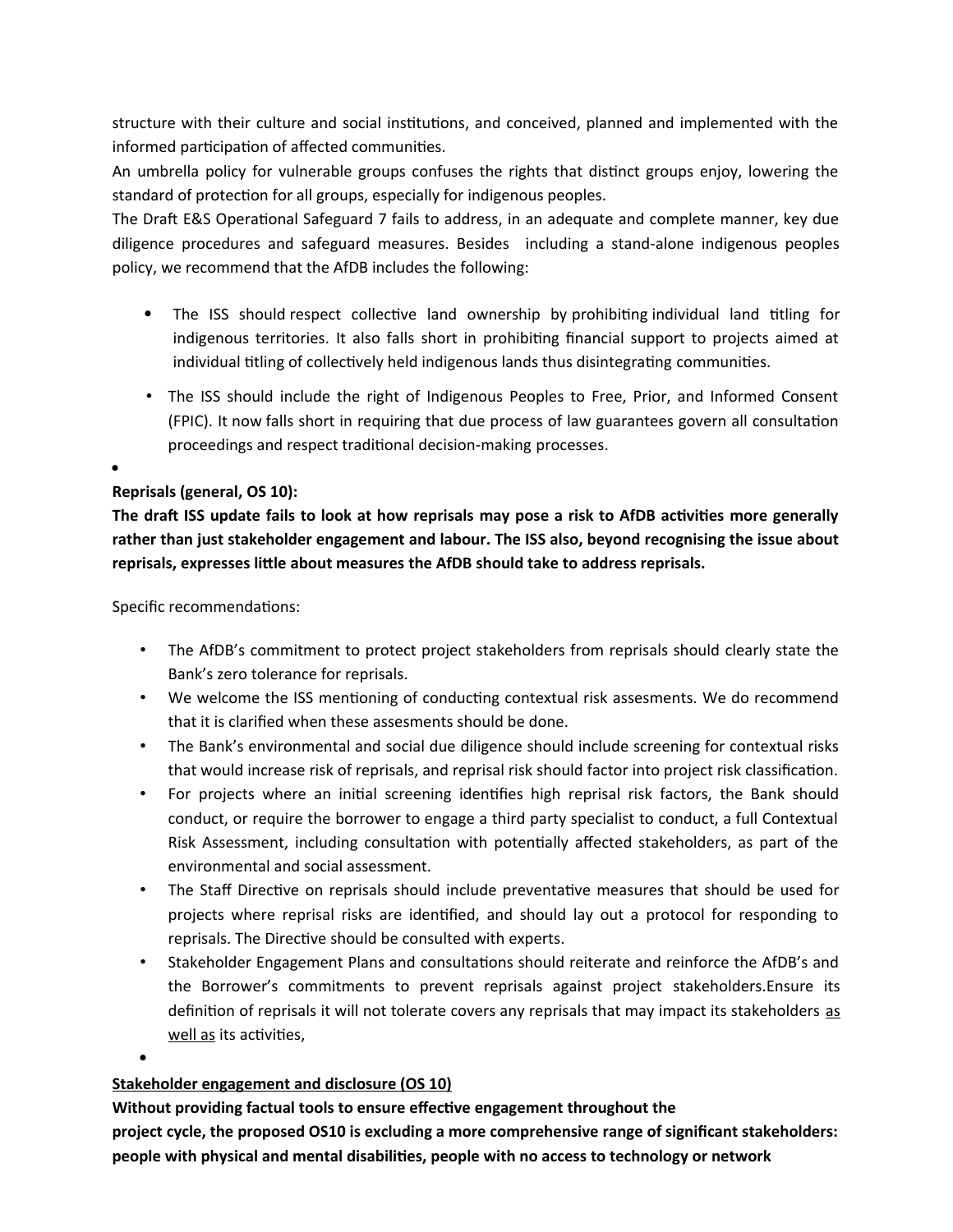**coverage, illiterate people, people with no foreign languages' proficiency (English, French and Portuguese), young people, and children.**

- Stakeholder Engagement Plans should include a sufficient budget for implementation of all stakeholder engagement activities planned throughout the project lifecycle.
- The AfDB should conduct an audit of its website and information disclosure practices, identify the resources and capacity needed to comply with project documentation disclosure commitments laid out in the updated ISS, and factor the needed resources into the implementation plan.
- The ISS should include provisions requiring the Borrower to identify all stakeholders, including local civil society, Human Rights Defenders, and Human Rights organizations who are legitimate stakeholders to be consulted, especially given how often they are targeted for highlighting human rights violations.
- For public consultation to be effective, specific efforts are needed to include all stakeholders during the decision-making phase. The AfDB needs to explicitly state that consultations with significant stakeholders are a priority area of its design, appraisal, and monitoring processes. It should not leave all responsibilities to the project promoter.
- The Borrower shall implement a monitoring system led by third parties: representatives of local communities, CSOs, community-based organizations, external experts, or others familiar with the project's aspects.
- Given the immanent nature of the ISS draft, the document should be available in the official languages of the AfDB's countries of operation (i.e., African countries).
- The project documents, including the Environmental and Social Assessment and the Stakeholder Engagement Plan, should be publicly available in the AfDB portal for feedback and comments.
- Minutes of the consultations with stakeholders should be made public, with permission of the participants, including recommendations. The final draft of the Environmental and Social Assessment should also incorporate stakeholders' input.

 $\bullet$ 

Yours sincerely,

Green Advocates, Liberia Both ENDS, Netherlands Accountability Counsel, United States Africa Development Interchange Network, Cameroon SEATINI, Uganda Witness Radio, Uganda Foundation for Environmental Management and Campaign against Poverty, Tanzania AbibiNsroma Foundation, Ghana Pan-African Platform of Non State Actors in Fisheries and Aquaculture, Kenya